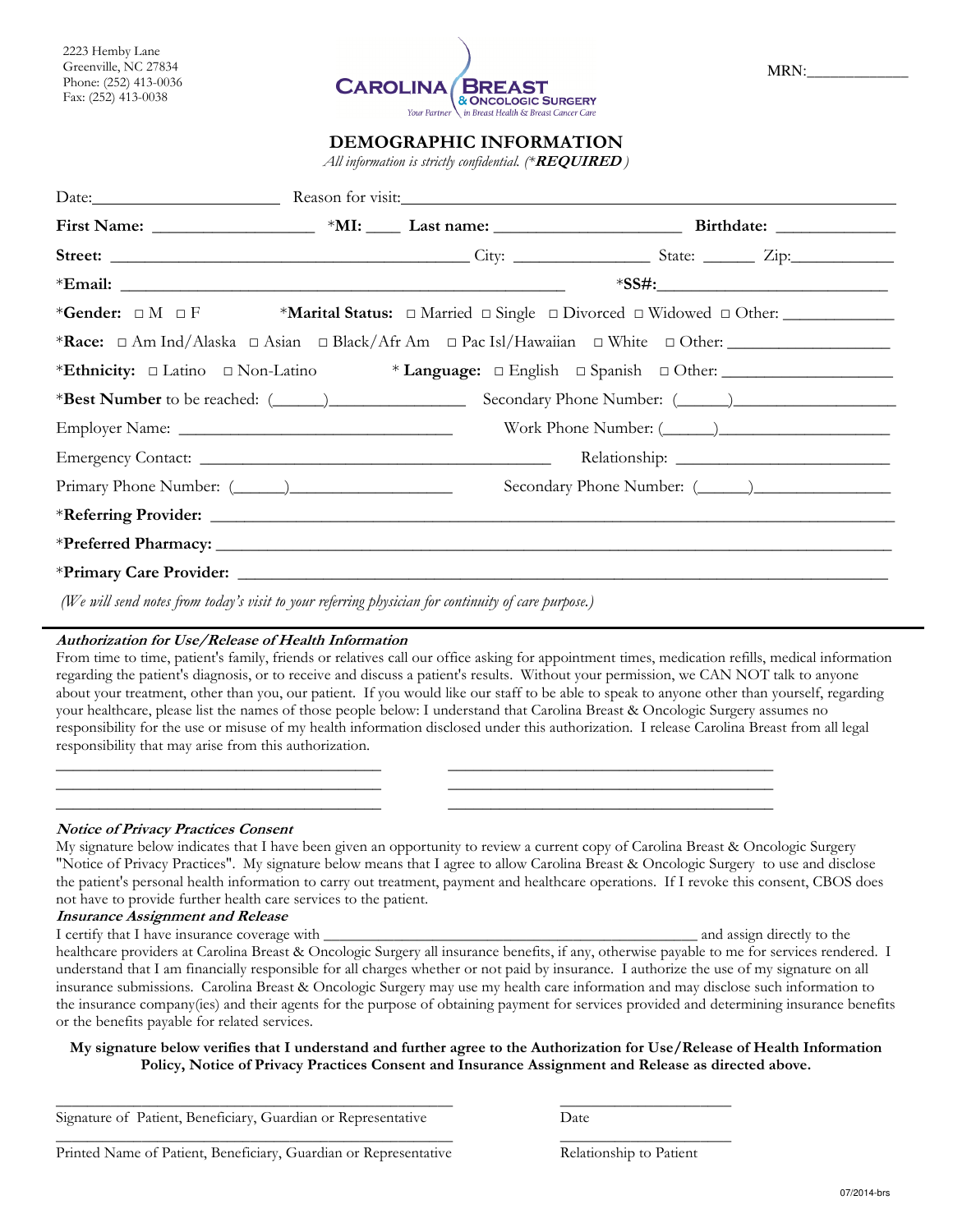2223 Hemby Lane Greenville, NC 27834 Phone: (252) 413-0036 Fax: (252) 413-0038



MRN:\_\_\_\_\_\_\_\_\_\_\_

Date: \_\_\_\_\_\_\_\_\_\_\_

# HEALTH HISTORY

All information is strictly confidential

Name: Date of Birth:

## PLEASE COMPLETE THE FOLLOWING MEDICAL QUESTIONNAIRE

| Current Complaints (Please check symptoms you currently have) |  |  |
|---------------------------------------------------------------|--|--|
|                                                               |  |  |

| General:                                                             | Lung:                                                                                               | Gastrointestinal:                                                                        | Muscle Joints:                                                        | Psychological:                                                            |
|----------------------------------------------------------------------|-----------------------------------------------------------------------------------------------------|------------------------------------------------------------------------------------------|-----------------------------------------------------------------------|---------------------------------------------------------------------------|
| $\Box$ Recent Illness<br>$\Box$ Weight Loss<br>$\Box$ Weight Gain    | $\Box$ Chronic Cough<br>$\Box$ Waking Up with<br>Shortness of Breath<br>$\Box$ Difficulty Breathing | Blood in Stool<br>$\Box$<br>Persistent Diarrhea<br>П.<br>$\Box$ Difficulty<br>Swallowing | Muscle/Joint Pain<br>$\Box$<br><b>Back Trouble</b><br>Trouble Walking | $\Box$ Anxiety<br>$\Box$ Depression<br>$\Box$ Mood Swings                 |
| Skin:                                                                | Cardiovascular:                                                                                     | Genitourinary:                                                                           | Neurologic:                                                           | Endocrine:                                                                |
| $\Box$ Easy Bruising<br>$\Box$ Rash / Hives<br>$\Box$ Changing Moles | $\Box$ Chest Discomfort<br>$\Box$ Ankle/Foot Swelling<br>$\Box$ Shortness of Breath                 | $\Box$ Unexplained Vaginal<br>Bleeding<br>$\Box$ Blood in Urine                          | Blindness<br>п<br>$\Box$ Fainting<br>$\Box$ Seizures                  | $\Box$ Heat Intolerance<br>Cold Intolerance<br>П.<br>$\Box$ Excess Thirst |

### Medical History (Please check medical conditions you HAVE currently or HAD in the past)

| $\Box$ Heart Disease    | $\Box$ COPD/Emphysema | $\Box$ Anemia              | $\Box$ Migraines           | $\Box$ Depression            |
|-------------------------|-----------------------|----------------------------|----------------------------|------------------------------|
| $\Box$ Heart Attack     | 1 Asthma              | $\Box$ Bleeding Disorder   | □ Stomach Ulcers           | $\Box$ Kidney Disease        |
| $\Box$ Stroke           | $\Box$ Sleep Apnea    | $\Box$ Hepatitis A, B or C | $\Box$ Glaucoma            | $\Box$ Cancer (what kind and |
| $\Box$ High Cholesterol | $\Box$ Goiter         | $\Box$ HIV/AIDS            | $\Box$ Psychiatric Problem | when):                       |
| $\Box$ Diabetes         | □ High Blood Pressure | $\Box$ Arthritis           | <b>Anxiety Disorder</b>    |                              |
|                         |                       |                            |                            |                              |

### Surgical History (Please list any surgery you have had in the past as well as the date below)

| Surgery: | Date: |
|----------|-------|
|          |       |
|          |       |
|          |       |
|          |       |
|          |       |